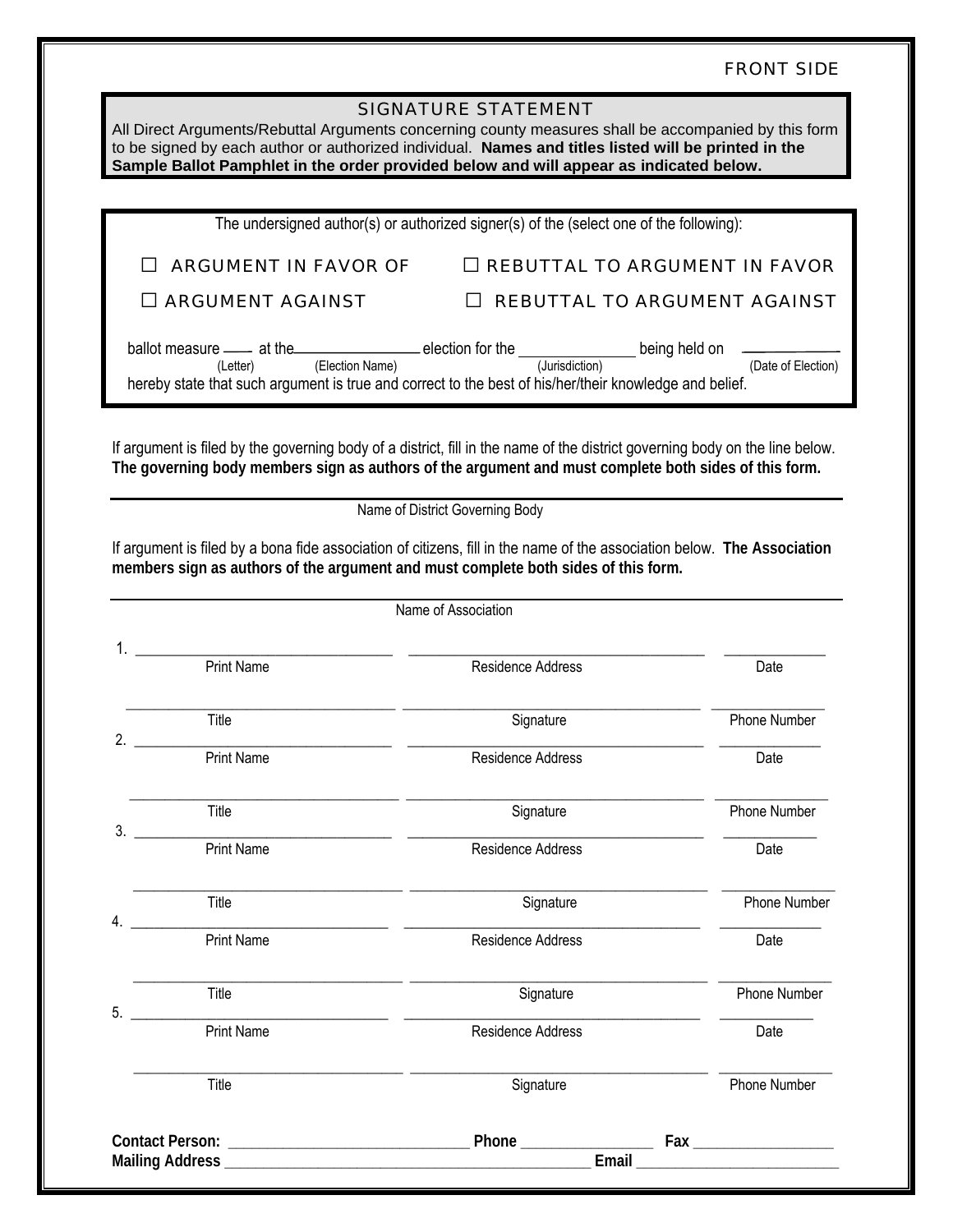## BACK SIDE

|                                             |                                                                                  | <b>SIGNATURE STATEMENT - Back Side</b><br>To be completed for arguments filed by a governing body of a district or a bona fide<br>association of citizens.              |
|---------------------------------------------|----------------------------------------------------------------------------------|-------------------------------------------------------------------------------------------------------------------------------------------------------------------------|
| А.                                          |                                                                                  | <b>ARGUMENT/REBUTTAL FILED BY (Check Any of the Following that Apply):</b>                                                                                              |
| $\mathsf{L}$<br><b>Board of Supervisors</b> |                                                                                  |                                                                                                                                                                         |
|                                             |                                                                                  |                                                                                                                                                                         |
|                                             |                                                                                  |                                                                                                                                                                         |
|                                             |                                                                                  |                                                                                                                                                                         |
|                                             | organization or group is a Bona Fide Association of Citizens:                    |                                                                                                                                                                         |
|                                             |                                                                                  | 1. Bona Fide Association of Citizens (Group or organization has not been                                                                                                |
|                                             | formed to support or oppose the measure)<br>Name of Association:                 |                                                                                                                                                                         |
|                                             |                                                                                  |                                                                                                                                                                         |
|                                             |                                                                                  |                                                                                                                                                                         |
|                                             |                                                                                  |                                                                                                                                                                         |
|                                             |                                                                                  |                                                                                                                                                                         |
|                                             |                                                                                  | 2. Bona Fide Association of Citizens (Group or organization has been formed                                                                                             |
|                                             |                                                                                  |                                                                                                                                                                         |
|                                             |                                                                                  |                                                                                                                                                                         |
|                                             | to support or oppose this measure)                                               |                                                                                                                                                                         |
| Name of Association:                        |                                                                                  |                                                                                                                                                                         |
|                                             |                                                                                  |                                                                                                                                                                         |
|                                             |                                                                                  |                                                                                                                                                                         |
|                                             |                                                                                  |                                                                                                                                                                         |
|                                             | days of the date of the date the committee receives \$1,000.00 in contributions) | Formed Ballot Measure Committee to support or oppose Measure ____ was filed on<br>__________ Committee I.D. # __________________. (The form 410 must be filed within 10 |
|                                             |                                                                                  |                                                                                                                                                                         |
| C.                                          |                                                                                  | Other information that would support the claim that the group or                                                                                                        |
|                                             |                                                                                  | organization is a Bona Fide Association, rather than a group of individuals                                                                                             |
|                                             | who support or oppose Measure ___.                                               | A form 410 Statement of Organization – establishing the group or organization as a Primarily                                                                            |
|                                             |                                                                                  |                                                                                                                                                                         |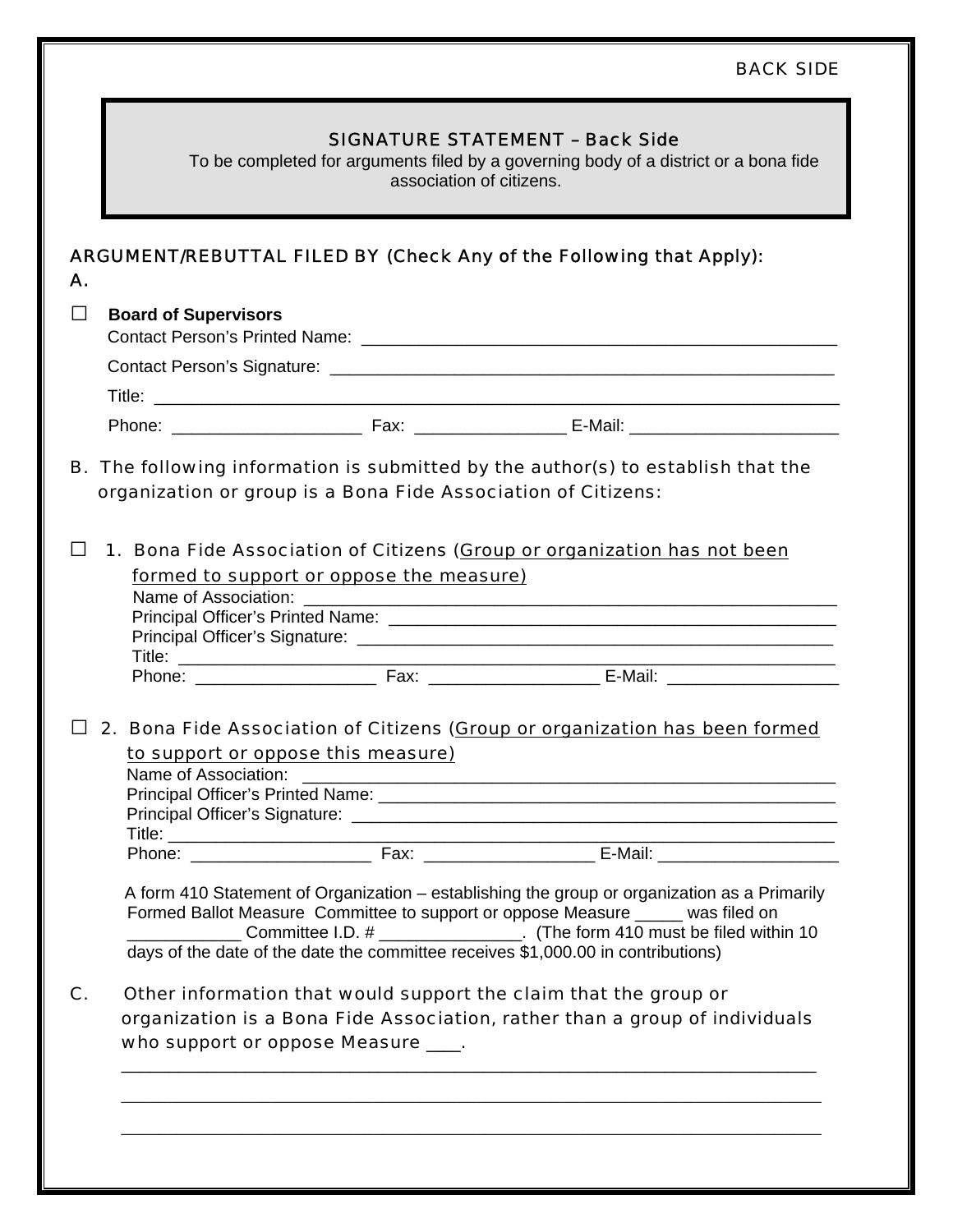## Authorization for Signers of Direct Arguments

## **To be completed by the author(s) of the Direct Argument**

|    | The undersigned author(s) of the argument $\Box$ In Favor of $\Box$ Against |                                                                                                                                                                     |      |
|----|-----------------------------------------------------------------------------|---------------------------------------------------------------------------------------------------------------------------------------------------------------------|------|
|    |                                                                             |                                                                                                                                                                     |      |
|    |                                                                             |                                                                                                                                                                     |      |
|    |                                                                             | authorize(s) the following individual(s) to sign the Direct                                                                                                         |      |
|    | Date of Election                                                            |                                                                                                                                                                     |      |
|    | Argument in his/her/their place:                                            |                                                                                                                                                                     |      |
|    | <b>Direct Argument)</b>                                                     | (One or more people may be authorized to sign for one or more author(s) of the                                                                                      |      |
|    |                                                                             | 1. print name of Direct Argument signer<br>print name of Direct Argument signer<br>of Direct Argument Author containers and the signature of Direct Argument Author | date |
|    |                                                                             |                                                                                                                                                                     |      |
|    |                                                                             | 2. print name of Direct Argument signer<br>print name of Direct Argument signer<br>and Signature of Direct Argument Author                                          | date |
|    |                                                                             |                                                                                                                                                                     |      |
|    |                                                                             |                                                                                                                                                                     |      |
|    |                                                                             | 3. print name of Direct Argument signer<br>to sign instead of signature of Direct Argument Author<br>signature of Direct Argument Author                            | date |
|    |                                                                             |                                                                                                                                                                     |      |
|    |                                                                             | 4. The print name of Direct Argument signer<br>The Signal instead of The Signature of Direct Argument Author<br>signature of Direct Argument Author                 | date |
| 5. |                                                                             |                                                                                                                                                                     |      |
|    |                                                                             | print name of Direct Argument signer<br>print name of Direct Argument signer<br>signature of Direct Argument Author                                                 | date |